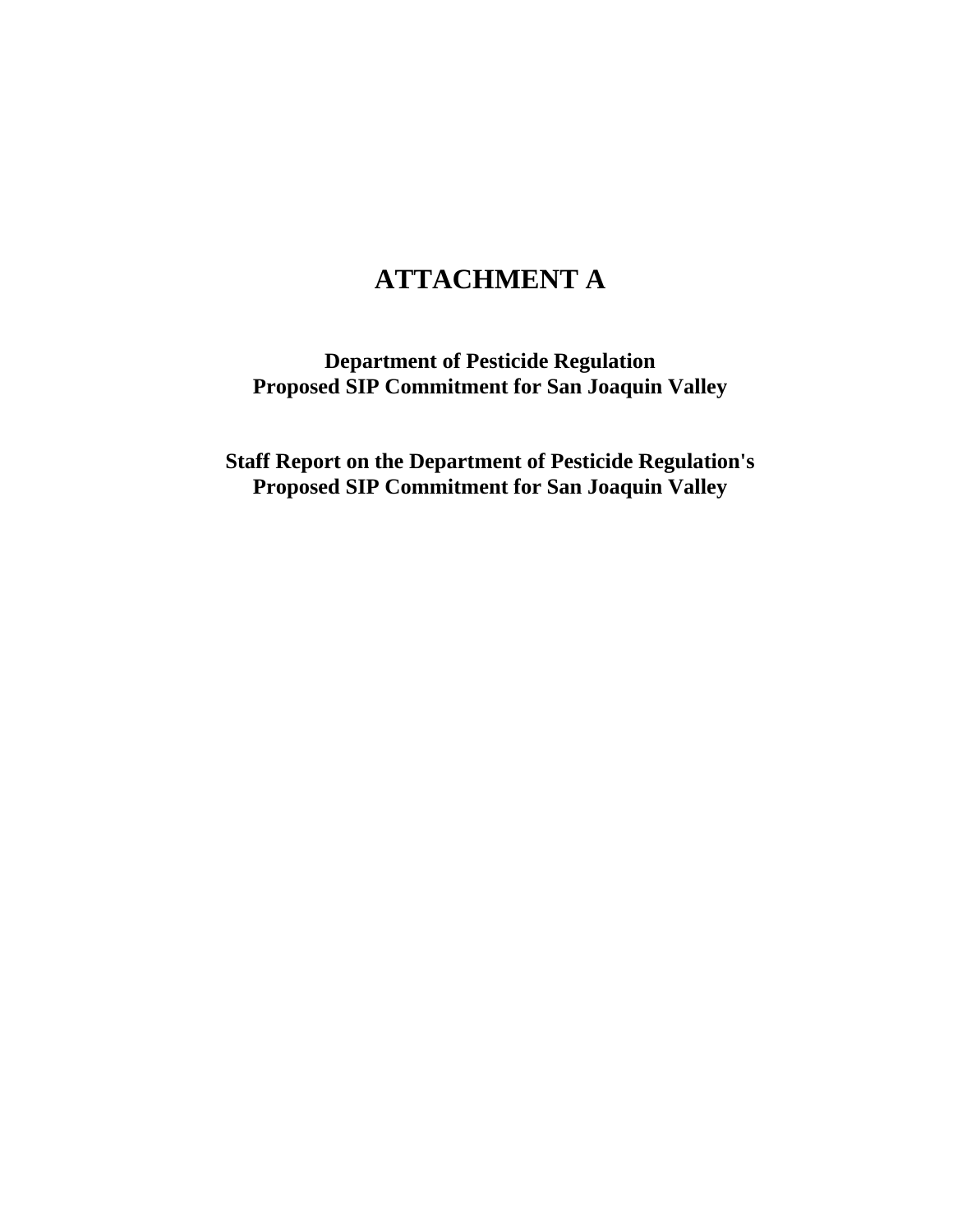## **Department of Pesticide Regulation Proposed SIP Commitment for San Joaquin Valley**

#### Management of Emissions

DPR will publish an inventory of volatile organic compounds (VOC) emissions from commercial structural and agricultural use of pesticides for each year. If in future years, the measures described below are not sufficient to maintain the inventory at no more than 18.1 tpd in the San Joaquin Valley area, when calculated using the current pesticide VOC emissions estimation methodology, then DPR will use its other authorities to bring emissions back down to that level. The inventory target of 18.1 tpd in the San Joaquin Valley represents a 12% reduction from 1990 emissions, based on the current emissions estimation methodology.

DPR's statutory authorities allow it to quickly obtain further reductions of pesticide emissions if appropriate. DPR can place limitations on the quantity, area, and manner of application to reduce pesticide emissions through restricted materials permit conditions. (Food & Agr. Code, §§ 14006.5; Cal. Code Regs., tit. 3, § 6412.) Permits to use restricted materials are issued by the County Agricultural Commissioner, who has broad discretion to condition the permits on additional use restrictions. DPR has oversight of the permit process and recommends conditions to be included in the Commissioners' permits. (Cal. Code Regs., tit. 3, § 6432.) The Department can also enact use restrictions or permit conditions by regulation. (See Food & Agr. Code, § 14005.) In addition, for products containing a new active ingredient, DPR may place appropriate restrictions on a product's use, including limitations on the quantity, area, and manner of application and require low VOC formulations as a condition of registration. (See Food & Agr. Code, § 12824.)

# Fumigant Application Method Limits

Fumigation of the soil prior to planting is a significant portion of agricultural use pesticide VOC emissions in the San Joaquin Valley nonattainment area (SJV). The fumigation method and technology used has a dramatic effect on the rate VOC emissions per pound of fumigant applied. In 2008, the Department of Pesticide Regulation (DPR) implemented regulations that require use of low emitting fumigation methods in SJV. California Code of Regulations, title 3, sections 6447- 6452.1. With these restrictions in place, DPR estimates that overall VOC emissions from commercial structural and agricultural use of pesticides in SJV will be no more than 18.1 tons per day (tpd) in a typical year. This proposed commitment would implement the 1994 SIP pesticide element for SJV that was approved in 1997.

# Restrictions on Use of Non-Fumigant Pesticides

In 2005, DPR began a formal reevaluation of certain non-fumigant pesticide registrations, a necessary first step to reformulation of pesticides to lower the VOC content and restricting use of products with higher VOC. (Cal. Code Regs., tit. 3, § 6220.) DPR will implement restrictions to reduce VOC emissions from non-fumigant pesticides by 2014. This measure is expected to reduce non-fumigant pesticide VOC emissions in SJV by at least 1.0 tpd in a typical year. In years of typical pesticide use, this measure would provide an added increment of public health protection. In years of unusually high fumigant pesticide use, this measure would help ensure that the inventory target of 18.1 tpd is not exceeded.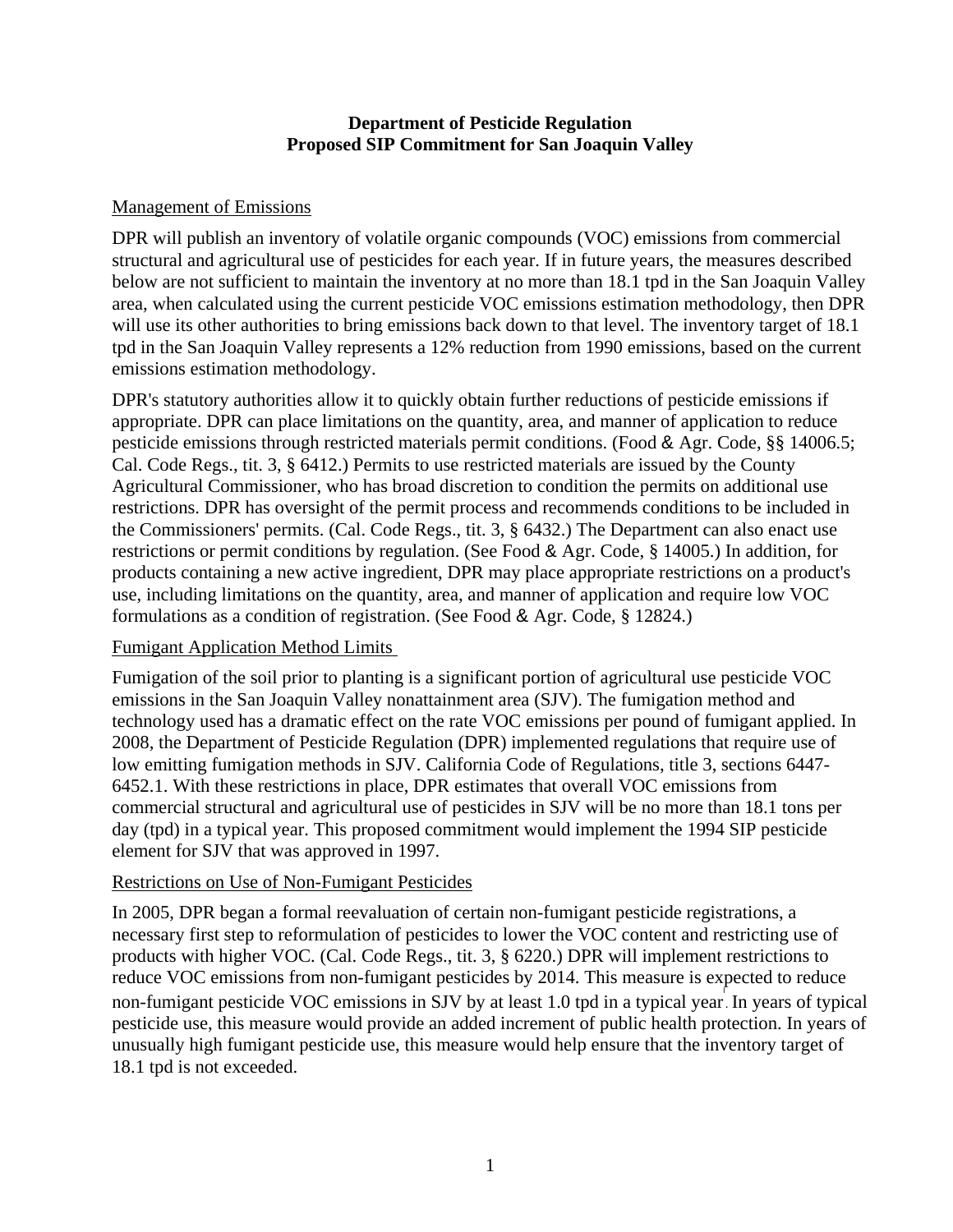#### Estimated Emission Reductions

| (tons per day)     | 2008 | 2014 | 2020 | 2023 |
|--------------------|------|------|------|------|
| Baseline emissions |      | ث.19 |      | 19.3 |
| Fumigant controls  | .    | ن .  | ر…   | ن د  |

Emission Reductions from fumigant pesticide controls in the San Joaquin Valley

Emission Reductions from Non-fumigant pesticide controls in the San Joaquin Valley

| (tons per day)        | 2008 | 2014 | 2020 | 2023 |
|-----------------------|------|------|------|------|
| Baseline emissions    | 19.3 | 19.3 | 19.3 | 19.3 |
| Non-fumigant controls |      | l.U  |      | I.U  |

The measure may provide more or less reductions than the amount shown.

Timing

Action: 2008

Expected Implementation: 2008 (fumigant) and 2014 (non-fumigant).

# Staff Proposed SIP Commitment

\_\_\_\_\_\_\_\_\_\_\_\_\_\_\_\_\_\_\_\_\_\_\_\_

l

DPR proposes to use the emissions estimation methodology described in the most recent inventory summary (November 5, 2008 memorandum from Neal to Segawa, pages 2-4) to establish the 1990 pesticide VOC emission levels and evaluate compliance with the 1994 SIP pesticide element for SJV, which was approved in 1997. DPR proposes to implement restrictions on agricultural fumigation methods and VOC emissions of non-fumigant pesticides. In addition, DPR proposes to commit to manage VOC emissions from commercial structural and agricultural pesticide use, to ensure that they do not exceed 18.1 tons-per-day in the SJV area. This measure replaces the pesticide control measure commitment submitted with the 2007 State Strategy.

DPR will more thoroughly quantify the emission reductions to be achieved from non-fumigant pesticides as the measure is implemented.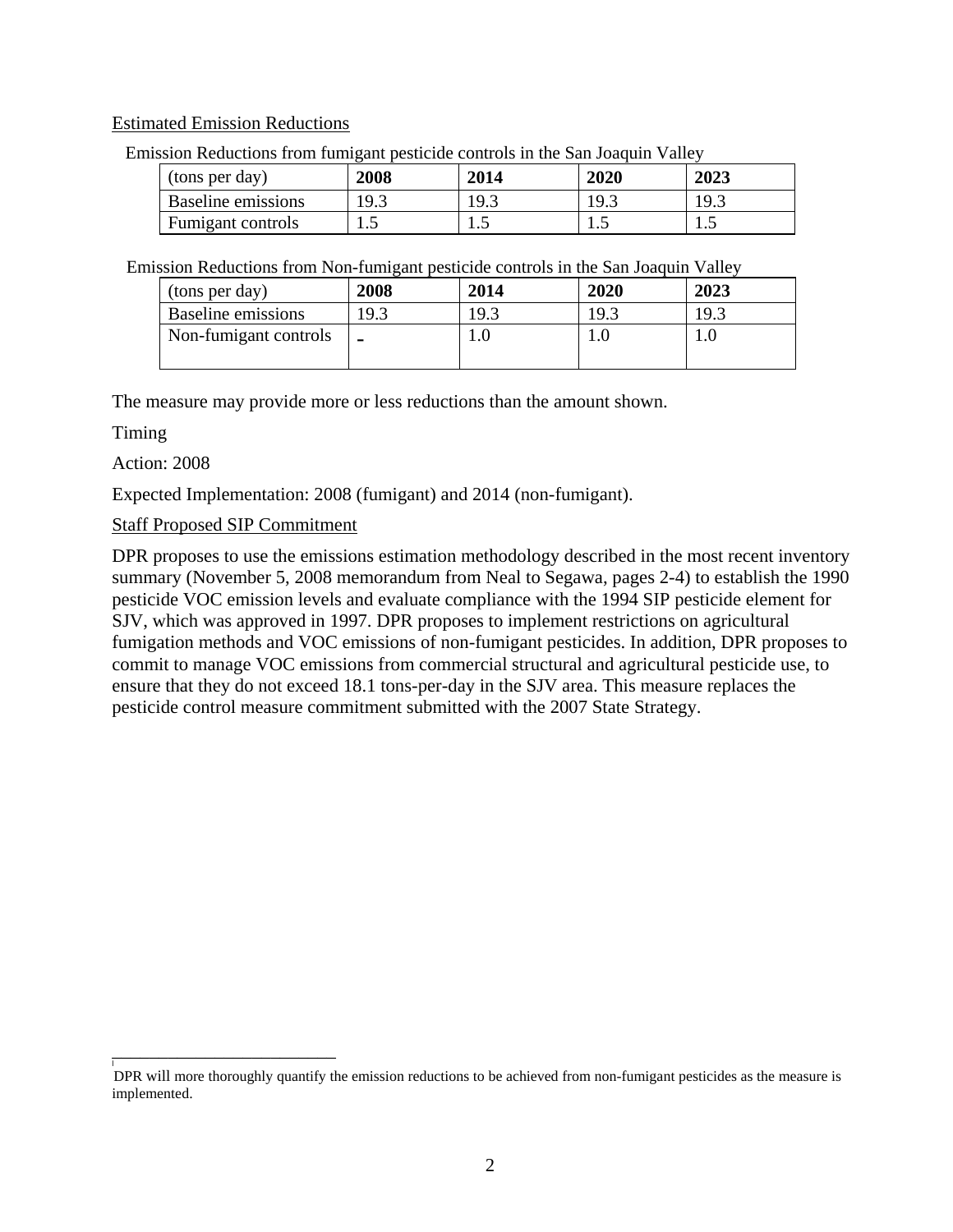#### **Staff Report on the Department of Pesticide Regulation's Proposed SIP Commitment for San Joaquin Valley**

This document provides technical background and explanation supporting the Department of Pesticide Regulation – Proposed SIP Commitment for San Joaquin Valley.

In the 1994 State Implementation Plan (1994 SIP), the California Department of Pesticide Regulation (DPR) committed to reducing reactive organic gas (ROG) emissions from agricultural and structural pesticides in the San Joaquin Valley through voluntary and if necessary, regulatory measures. Through the 1994 SIP, DPR established the commitment to reduce pesticide ROG emissions by 12 percent from the 1990 levels. DPR would primarily pursue voluntary approaches to reducing pesticide ROG emissions, and committed to determining by 1997 whether additional regulatory measures were necessary.

In 1994, pesticide ROG emission estimate methodologies for estimating ROG emissions were in their infancy.<sup>[1](#page-3-0)</sup> DPR recognized that there was a high degree of uncertainty in the estimate and expected that more robust data would be available in the then-near future. Accordingly, DPR revised the baseline emissions estimate, in an August 6, 1999 memorandum from Sanders to Murchison, to account for newly available data on use and ROG content of pesticides.

Since then, DPR has continued to collect data about total pesticide use, the emission potentials of various pesticides, and the impacts that pesticide application methods have on emission levels. As it has collected the additional information, DPR has periodically revised the inventory methodology to reflect the latest data. These frequent methodology and emission potential revisions have resulted in a shifting definition of the absolute value, in tons per day of reductions, of DPR's 1994 SIP pesticide emission reduction commitment.

To provide certainty to U.S. EPA, the regulated community, and the public, DPR is proposing to amend the SIP to define the emission estimation methodology used. This will clarify the absolute goal of the commitment in tons per day reductions. DPR is proposing to use the methodology as described in the most recent inventory summary (November 5, 2008 memorandum from Neal to Segawa, pages 2-4).

Table 1, below, summarizes the 1990 emissions as well as the target emission levels to be achieved in the San Joaquin Valley compared to those same indicators used in the 1994 SIP pesticide element currently approved by U.S. EPA.

 $\overline{a}$ 

<span id="page-3-0"></span><sup>&</sup>lt;sup>1</sup> The pesticide ROG emissions estimate was originally developed by ARB in 1979 and projected to grow over the ensuing decade. However, no documentation of the initial data exists to determine the initial conditions that resulted in this estimate and/or the growth factor used to project these emissions into 1990 levels. At that time DPR estimated that the 1990 pesticide ROG emissions were 62.5 tons per day (tpd) and were expected to grow to 67.9 tpd by 1999 (the year in which DPR's pesticide ROG emission reduction commitment for the San Joaquin Valley was due).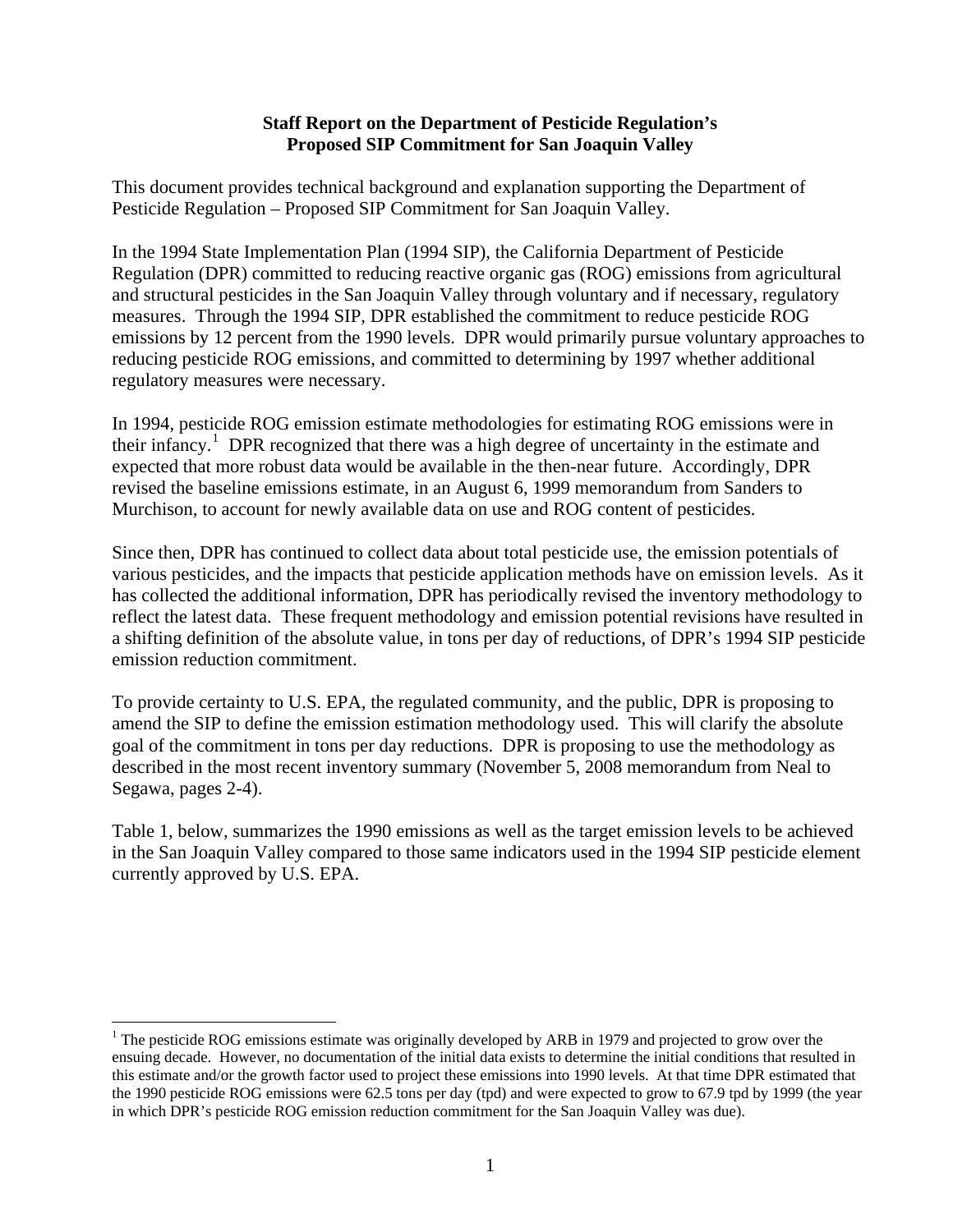## **Table 1 Pesticide ROG Emissions and Target Emission Levels in the 1994 SIP For the San Joaquin Valley**

|                                         | (Summer Season tons per day)         |                                                      |  |
|-----------------------------------------|--------------------------------------|------------------------------------------------------|--|
|                                         | 1994 SIP Baseline<br><b>Estimate</b> | <b>Estimate using</b><br><b>Proposed Methodology</b> |  |
| 1990 Pesticide ROG<br>Emissions         | 62.5                                 | 20.6                                                 |  |
| <b>Pesticide ROG Emission</b><br>Target | 55.0                                 | 18.1                                                 |  |

With this amendment, the underlying goal of the pesticide SIP measure is the same as that approved by U.S. EPA – to reduce pesticide ROG emissions by 12 percent from the 1990 levels. The advantage of this change is that it puts the focus on the reductions needed and the regulations to achieve the reductions as opposed to a focus on changes in the underlying inventory.

Using this emissions estimation methodology as the SIP benchmark for establishing 1990 emissions, DPR will be able to calculate reductions in pesticide ROG emissions that result from future product reformulation, limitation of allowable application methodologies, and other factors affecting pesticide ROG emissions to gauge compliance with the SIP.

# **Replacement of the 2007 State Strategy Pesticide Emission Reduction Commitment in the San Joaquin Valley**

The 2007 State Strategy for the SIP approved by ARB in September 2007, included a commitment by DPR to reduce pesticide ROG emissions. DPR is proposing to replace that commitment with a new commitment. DPR proposes three key changes to the pesticide element in the 2007 State Strategy. These changes are:

- an update of the pesticide ROG emissions inventory using the methodology just described above,
- a revised pesticide ROG emission reduction commitment that satisfies the 1994 SIP pesticide commitment, and
- a new commitment to reduce non-fumigant pesticide ROG emissions through the transition to low-ROG non-fumigant pesticide formulations.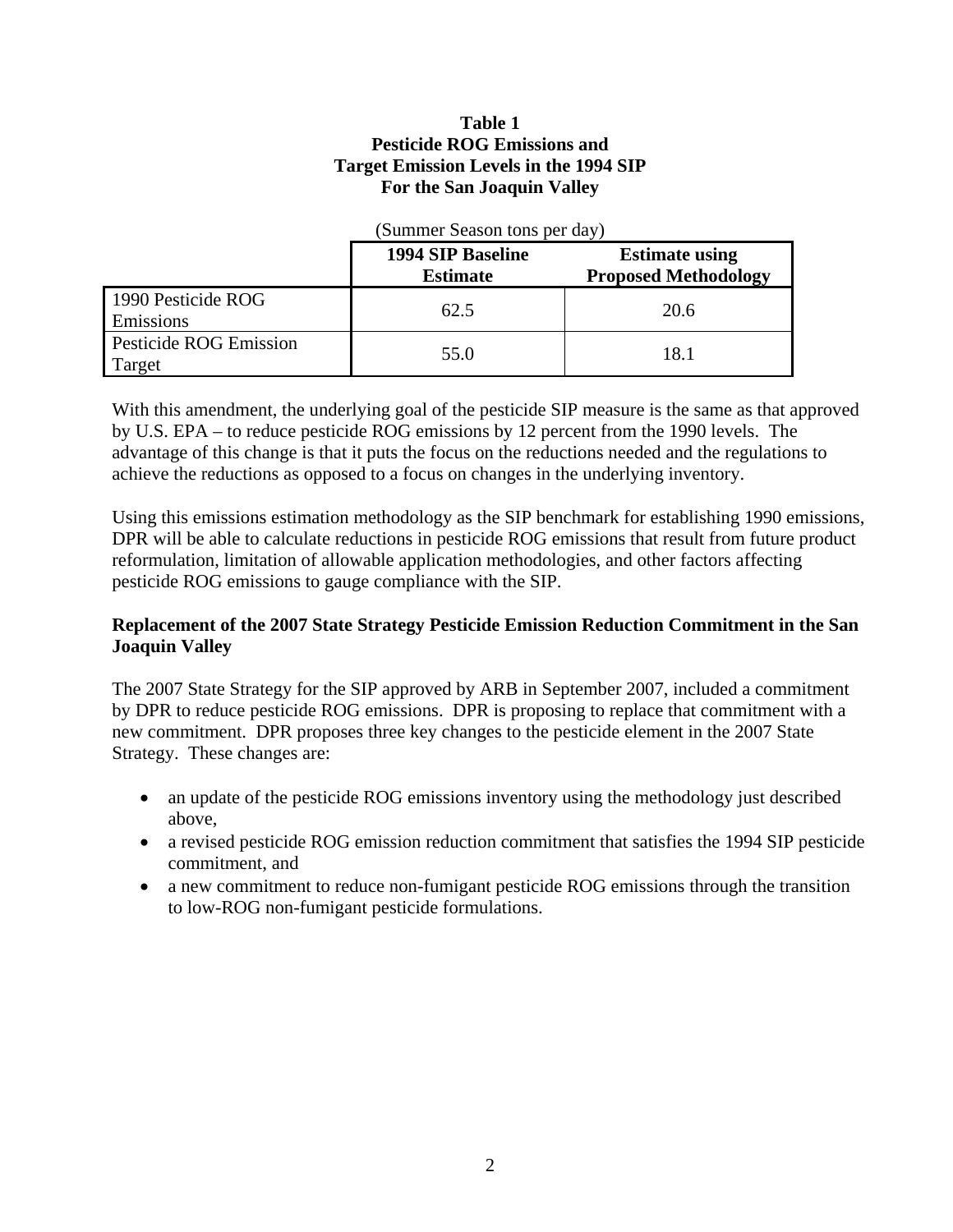## Updated Pesticide Emission Estimation

As discussed previously, DPR is proposing: to use the very latest emission estimation methodology to determine compliance with the 1994 SIP commitment; and to use that method for determining compliance from here forward. DPR also proposes to use the same methodology to update the baseline pesticide ROG emissions. Compared to the inventory submitted with the 2007 State Strategy, the change is minor, 0.4 tpd in 1990 and is the result of new data.

## Revised Pesticide Emission Reduction Commitment Benefits and Baseyear Benchmark

When DPR made the commitment to reduce pesticide ROG emissions in the 2007 State Strategy, it was under federal district court order to reduce pesticide emissions based on the court's interpretation of the 1994 SIP commitment. The court order required DPR to adopt and submit to U.S. EPA a regulation to achieve emission reductions of 20 percent from 1991 levels, based on the court's interpretation that the 1994 SIP required a 20 percent reduction instead of a 12 percent reduction. The commitment in the 2007 SIP reflected the court's order.

In the interim, DPR appealed the court's decision. The appeals court ruled in DPR's favor and overturned the district court order. Consequently, DPR is proposing to revise it's 2007 State Strategy commitment for the San Joaquin Valley to reduce pesticide ROG emissions to levels at or below the 18.1 tpd target, a level equivalent to a 12 percent reduction from 1990 pesticide ROG emission levels of  $20.6$  $20.6$  tpd.<sup>2</sup>

In 2008, under the court order that has since been overturned, DPR adopted a regulation restricting allowable fumigant application methods to low-ROG emission methods to meet a 20 percent reduction in pesticide VOC emissions from 1991. Since the court order has been overturned, DPR is proposing to amend the 2008 fumigation regulation to meet the 12 percent commitment specified in the 1994 SIP. DPR estimates that the amended 2008 fumigation regulation will reduce pesticide ROG emissions by 1.5 tpd from typical levels.

# Proposed Commitment to Reduce ROG Emissions from Non-fumigant Pesticides

Reflecting a focus on regulatory actions, DPR is also proposing to add a new commitment to reduce ROG emissions from non-fumigant pesticides used in the San Joaquin Valley. DPR estimates that future measures will reduce ROG emissions from non-fumigant pesticide use in the San Joaquin Valley by 1.0 tpd from current levels. In years with typical pesticide use, these measures would result in an additional increment of air quality progress and public health protection since the fumigant regulations will already bring emissions below the 18.1 tpd target level. In years of higher than usual pesticide use, the non-fumigant restrictions will provide a safety margin, ensuring the San Joaquin Valley remains below the target pesticide ROG levels defined by the 1994 SIP commitment.

 $\overline{a}$ 

<span id="page-5-0"></span> $2^2$  Accounts for the emission estimation methodology change described previously.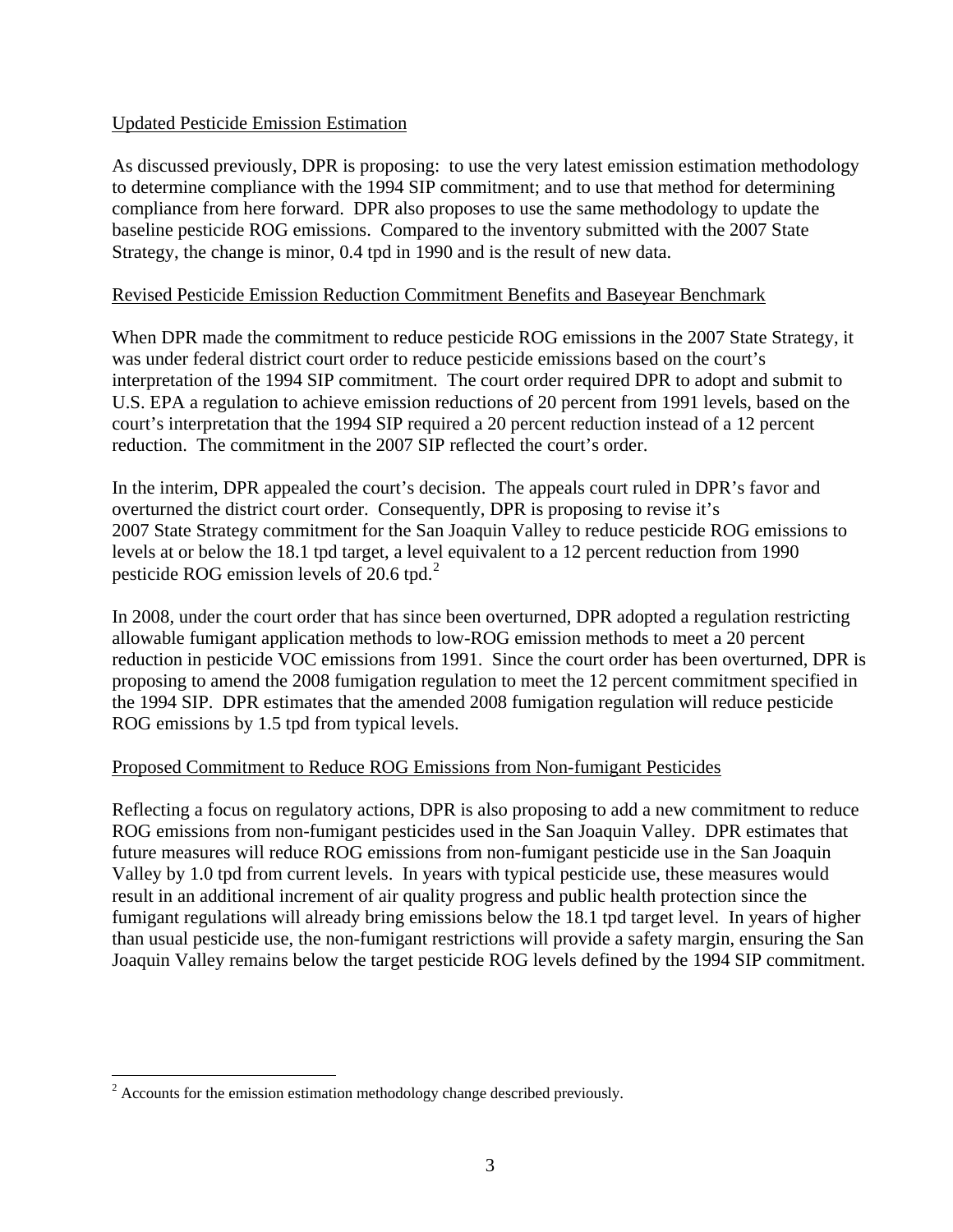## Overall Impact on the 2007 State Strategy Emission Reduction Commitment

Table 2, below, shows the benefits expected in the San Joaquin Valley from both the 2008 Fumigation Regulation and non-fumigant pesticide controls.

#### **Table 2 Estimated ROG Emission Reductions from DPR's Revised Commitment in the San Joaquin Valley**

|            | (tons per day)                                                          | 2008 | 2014 | 2020 | 2023 |
|------------|-------------------------------------------------------------------------|------|------|------|------|
|            | <b>Typical Baseline</b><br>emission levels                              | 19.3 | 19.3 | 19.3 | 19.3 |
| <b>ROG</b> | <b>Emission Reductions</b><br>from 2008 Fumigation<br>Regulation*       | 1.5  | 1.5  | 1.5  | 1.5  |
|            | <b>Emission Reductions</b><br>from Non-fumigant<br>Pesticide Controls** |      | 1.0  | 1.0  | 1.0  |
|            | <b>Estimated Remaining</b><br>Emissions                                 | 17.8 | 16.8 | 16.8 | 16.8 |

\* DPR estimates that, in typical years, the emission reductions from the fumigant regulation would satisfy the target pesticide ROG emission levels of 18.1 tpd, meeting the 1994 SIP commitment to reduce pesticide ROG emissions by 12 percent from 1990 levels.

\*\* These emission reductions are independent of the emission reductions from those achieved by the 2008 fumigant regulation in the San Joaquin Valley and would provide an added measure of security that the target pesticide ROG emission levels of 18.1 tpd is not exceeded in years of unusually high pesticide usage.

The San Joaquin Valley's 2007 8-hour Ozone Plan is California's only 8-hour SIP that relied on the pesticide ROG emission reduction commitment in the 2007 State Strategy for attainment purposes. After accounting for the revised emission estimation methodology, and DPR's regulations, DPR's proposal could result in up to 2.3 tpd greater pesticide ROG emissions than included in the adopted 2007 State Strategy.<sup>[3](#page-6-0)</sup>

The attainment demonstration in the San Joaquin Valley's 2007 Ozone Plan included slightly greater ROG emission reductions from near-term emission control measures than were necessary to demonstrate attainment.<sup>[4](#page-6-1)</sup> ARB did not rely on the emission reduction benefits of the emission reduction measures in the 2007 State Strategy to satisfy any Clean Air Act requirements other than the attainment demonstration. Consequently, DPR's proposal has no impact on the San Joaquin Valley's attainment demonstration or any other SIP requirements.

<span id="page-6-0"></span><sup>&</sup>lt;sup>3</sup> Calculated as the difference, after accounting for the methodology update, between the target pesticide ROG emissions in the 2007 State Strategy and the proposed revised target pesticide ROG emissions. 2.3 tpd =  $(20.6 \text{ tpd} * 88%) - (19.8 \text{ m})$ tpd \* 80%)

<span id="page-6-1"></span><sup>&</sup>lt;sup>4</sup> See Table 14: "Meeting the Ozone Emission Reduction Target" in the Air Resources Board's Final Draft Staff Report entitled Analysis of the San Joaquin Valley 2007 Ozone Plan (p.39) available on-line at: www.arb.ca.gov/planning/sip/2007sip/sanjoaquin/sjv\_2007\_plan\_analysis.pdf